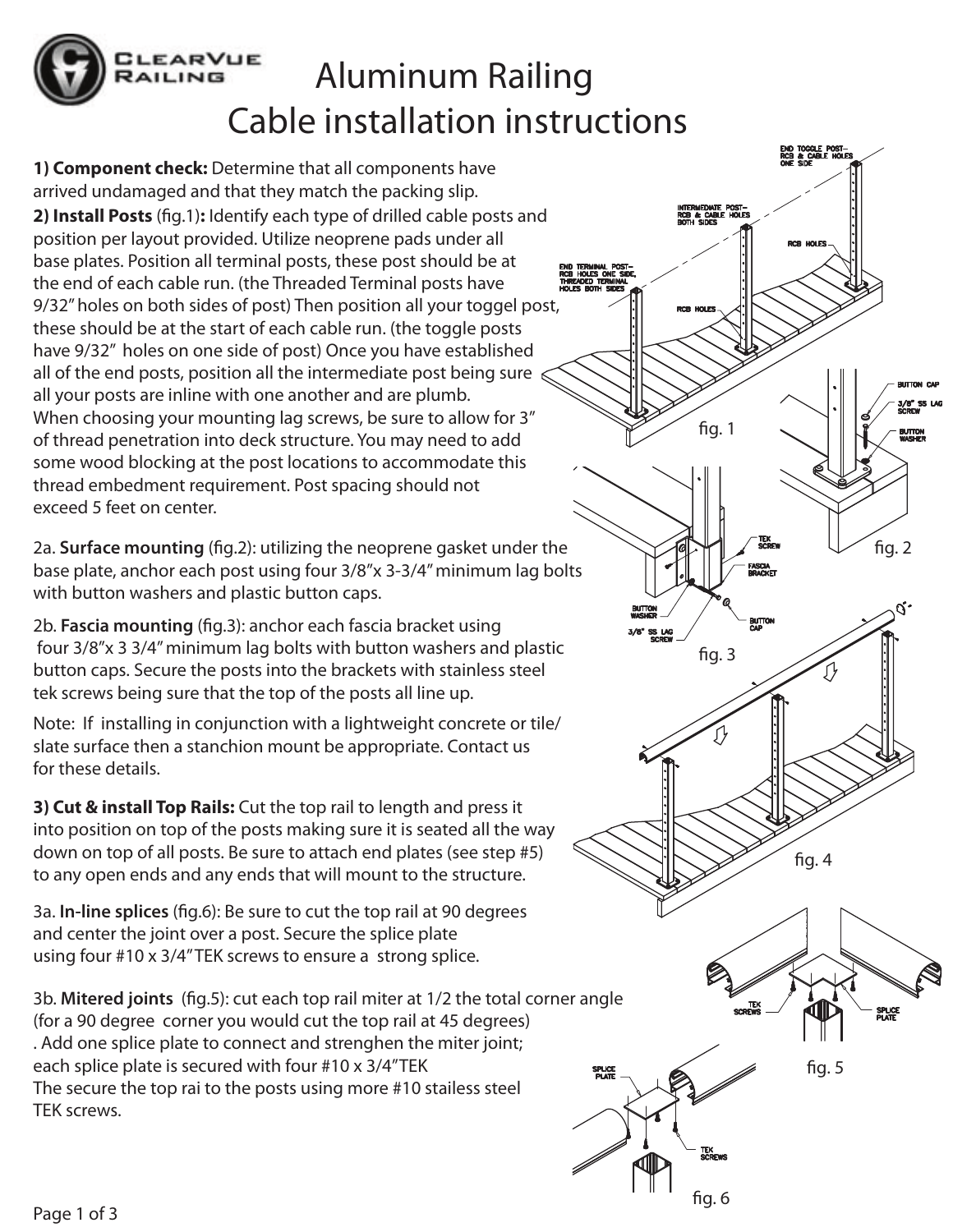**4) Mount Top Rails:** Fasten the top rail to each post using two #10 x 3/4" TEK screws (four screws for butt splices); screws should penetrate through the top rail flange and into the center of the post face. Screws should be attached to the front and back of each post.

**5) Attach End Plates** (fig.9): install the end plate to all of the exposed top rail ends using two  $#10 \times 3/4"$  flat head screws.

**6) Mount RCBs** (fig.10): Identify the RCB (Rail connection block) pre drilled holes on the installed posts. Install the RCB with two  $#10 \times 1-3/4"$  pan head Tek screws. The flanges on the Rail Connection Block shoud be facing down.

**7) Cut Bottom Rails** (fig.11): Measure between each set of posts just above the RCB's. Write down your measurments. Cut the bottom rail for each section no more than 1/16" less then the measurement you recorded . Do not install the bottom rails to the the frame at this time.

**8) Cut Top Rail Infills** (fig.11): Measure between each set of posts just below the top rail. Write down your measurments. Cut the to rail infill for each section no more than 1/16" less then the measurement you recorded. Do not snap in the top rail infills to the top rail at this time.

**9) Locate & Drill Picket installatioin Holes:** Post with a span of 3 feet or greater will require a cable spreader picket. Determine the position of the pickets to obtail equally spaced sections between your posts. Drill 1/4" diameter holes in the top rail infill and bottom rails at all picket locations. Note there is a built-in screw chase in the picket extrusion located on the inside edge of the picket, not the center of the picket (see fig. 12a); therefore you'll need to offset the 1/4" hole accordingly.

**10) Attach Pickets To Top Rail Infills (fig. 12): Orient the picket** to be sure the hole spacing is in line with the posts hole spacing. Utilizing the #10 x 3/4" SS pan head Tek screws provided, assemble the sreader picket panel by first screwing through the top rail infill into the picket.

**11) Attach Pickets To Bottom Rail (fig. 13): Utilizing the** #10 x 3/4" SS pan head Tek screws provided, attach the sreader picket by screwing up through the underside of the bottom rail. Continue this process untill all sections have been assembled.